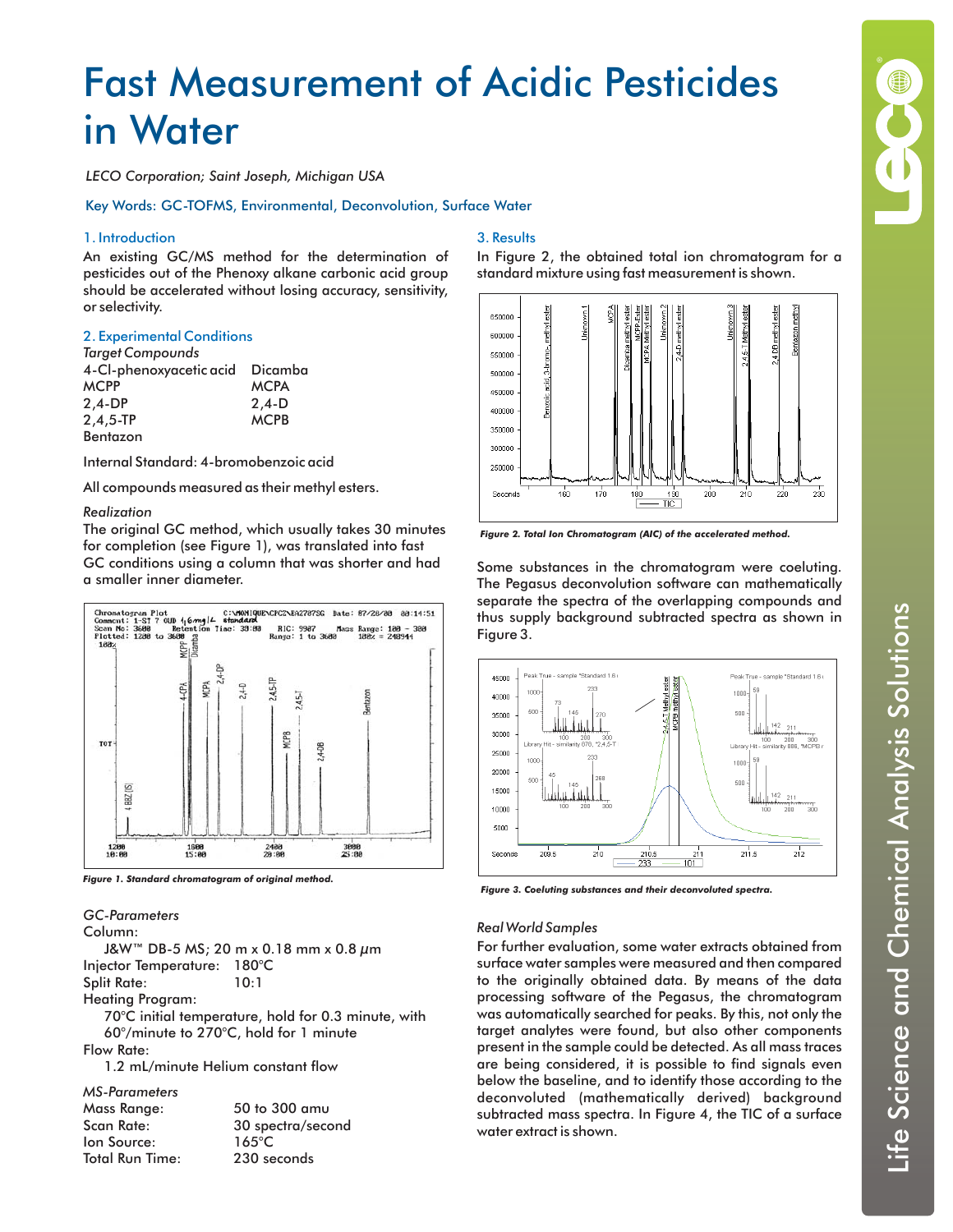

*Figure 4. Total ion chromatogram of an extract from a polluted surface water sample.*

By automatic peak finding, 165 compounds were found using a S/N threshold of 20. A time window showing the characteristic mass traces of the present components around the elution of MCPP is shown in Figure 5.



*Figure 5. Characteristic mass traces of MCPP (0.17 µg/L) and coeluting compounds in this polluted surface water.*

A comparison between the data obtained by the original method and the Pegasus method is shown in Table 1.

#### **Table 1. Analysis of a surface water sample using both methods.**

| Analyte       | Original<br>Method | <b>Pegasus Method</b>                                                                                                    |
|---------------|--------------------|--------------------------------------------------------------------------------------------------------------------------|
| <b>MCPP</b>   | 0.17               | 0.17                                                                                                                     |
| Dicamba       | 0.24               | 0.25                                                                                                                     |
| MCPA          | 0.02               | "not found"<br>(mass 214 was present but spectrum did<br>not match at all. When integrating the<br>result would be 0.01) |
| 2.4 DP        | 0.44               | 0.44                                                                                                                     |
| $2.4-D$       | 0.18               | 0.16                                                                                                                     |
| MCPB          | 0.21               | 0.20                                                                                                                     |
| 2.4 DB        | 0.12               | 0.11                                                                                                                     |
| Bentazon 0.27 |                    | 0.26                                                                                                                     |

Figure 6 shows the detection of MCPP in a less polluted surface water, also together with the characteristic mass traces of surrounding substances. At the present concentration level of an equivalent of 30 ng/L (30 p.p.t.) in the water, the full mass spectrum is still clearly identified as MCPP (see Figure 7).



*Figure 6. Characteristic mass traces of MCPP (0.03 µg/L) and coeluting compounds in a less polluted surface water.*



*Figure 7. Measured spectrum and the corresponding reference spectrum of MCPP methyl ester at a water concentration of 30 ng/L.*

# *Ruggedness of the System*

To show the stability and the ruggedness of the system, a series of spiked drinking water and surface water extracts have been analyzed and compared. As can be seen in Table 2, the obtained results are very consistent despite the differences in matrix content in the samples. The discrepancy between theoretical and obtained results reflects the recoveries of the applied extraction method.